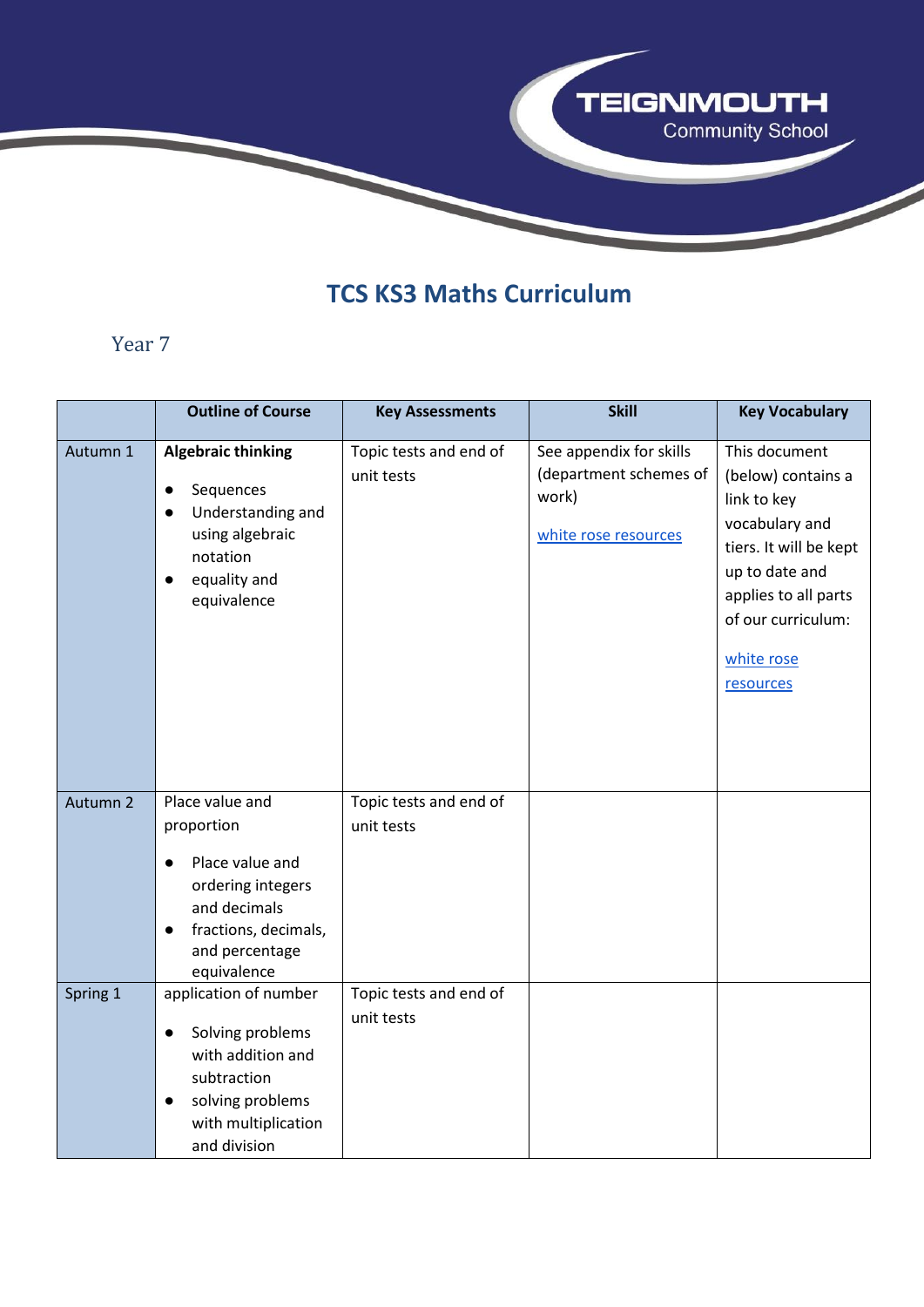|          | fractions and<br>$\bullet$                                                                                                      |                        |  |
|----------|---------------------------------------------------------------------------------------------------------------------------------|------------------------|--|
|          | percentages of                                                                                                                  |                        |  |
|          | amounts                                                                                                                         |                        |  |
| Spring 2 | directed number and                                                                                                             | Topic tests and end of |  |
|          | fractional thinking                                                                                                             | unit tests             |  |
|          | four operations<br>with directed<br>numbers<br>addition and<br>$\bullet$<br>subtraction of<br>fractions                         |                        |  |
| Summer 1 | lines and angles                                                                                                                | Topic tests and end of |  |
|          | Constructing,<br>$\bullet$<br>measuring and<br>using geometric<br>notation<br>developing<br>$\bullet$<br>geometric<br>reasoning | unit tests             |  |
| Summer 2 | reasoning with number<br>Developing number<br>$\bullet$<br>sense<br>set some probability<br>$\bullet$<br>prime numbers and      | End of year test       |  |
|          | proof                                                                                                                           |                        |  |

#### Year 8

|          | <b>Outline of Course/SOW</b><br>delivery                                                                                                              | <b>Key Assessments</b>               | <b>Skill Development</b>                                   | <b>Key Vocabulary</b>                                                                                                                                                                     |
|----------|-------------------------------------------------------------------------------------------------------------------------------------------------------|--------------------------------------|------------------------------------------------------------|-------------------------------------------------------------------------------------------------------------------------------------------------------------------------------------------|
| Autumn 1 | Proportional reasoning<br>ratio and scale<br>$\bullet$<br>multiplicative<br>$\bullet$<br>change<br>multiplying and<br>$\bullet$<br>dividing fractions | Topic tests and end of<br>unit tests | See appendix for skills<br>(department schemes of<br>work) | This document<br>(below) contains a<br>link to key<br>vocabulary and<br>tiers. It will be kept<br>up to date and<br>applies to all parts<br>of our curriculum:<br>white rose<br>resources |
|          |                                                                                                                                                       |                                      |                                                            |                                                                                                                                                                                           |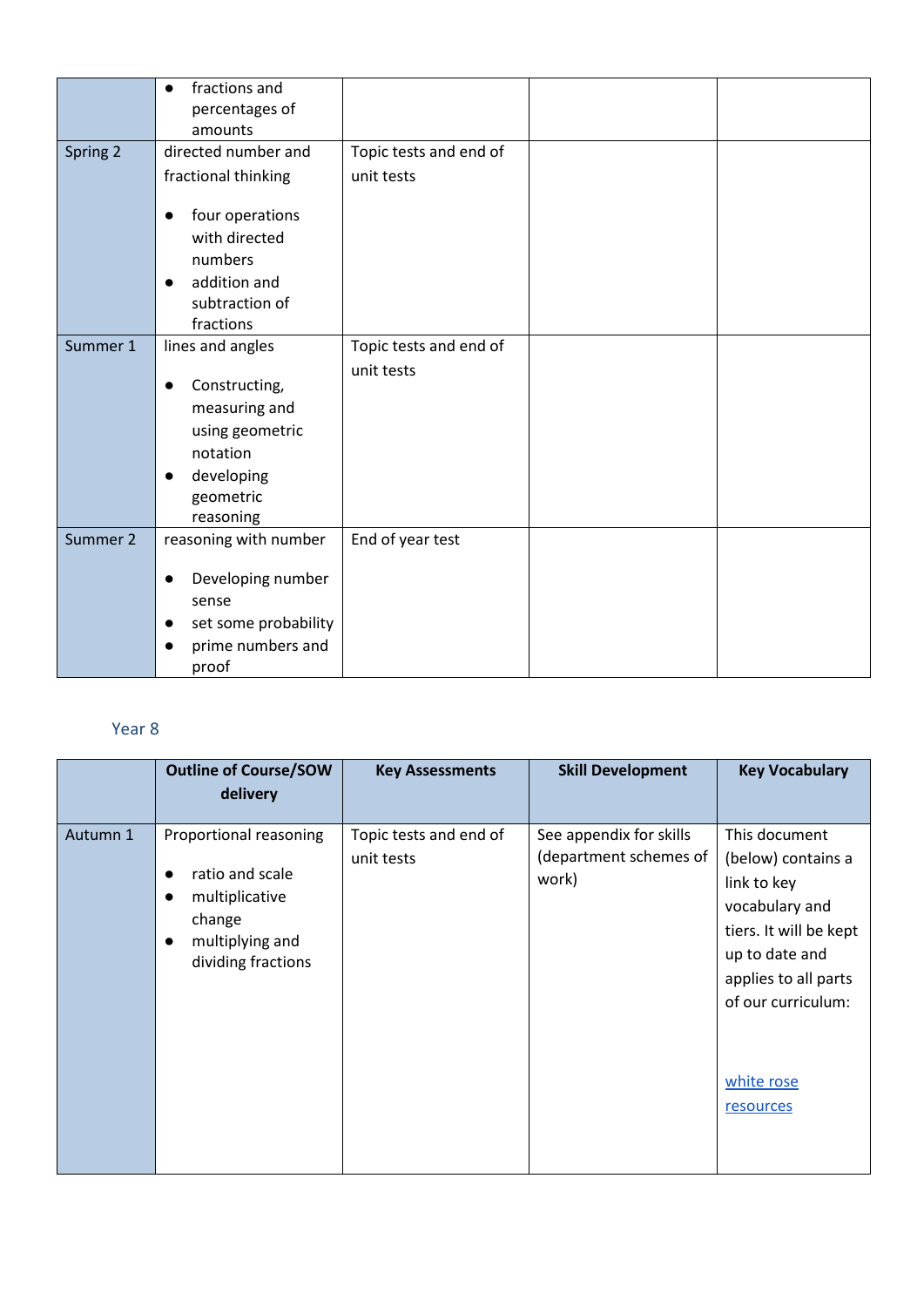| Autumn 2 | representations                   | Topic tests and end of |  |
|----------|-----------------------------------|------------------------|--|
|          |                                   | unit tests             |  |
|          | working in the<br>$\bullet$       |                        |  |
|          | cartesian plane                   |                        |  |
|          | representing data<br>$\bullet$    |                        |  |
|          | tables and                        |                        |  |
|          | probability                       |                        |  |
| Spring 1 | algebraic techniques              | Topic tests and end of |  |
|          |                                   | unit tests             |  |
|          | brackets, equations<br>$\bullet$  |                        |  |
|          | and inequalities                  |                        |  |
|          | sequences                         |                        |  |
|          | indices<br>$\bullet$              |                        |  |
| Spring 2 | developing number                 | Topic tests and end of |  |
|          |                                   | unit tests             |  |
|          | fractions and<br>$\bullet$        |                        |  |
|          | percentages                       |                        |  |
|          | standard index form<br>$\bullet$  |                        |  |
|          | number sense                      |                        |  |
| Summer 1 | developing geometry               | Topic tests and end of |  |
|          | angles in parallel<br>$\bullet$   | unit tests             |  |
|          |                                   |                        |  |
|          | lines and polygons                |                        |  |
|          | area of trapezia and<br>$\bullet$ |                        |  |
|          | circles                           |                        |  |
|          | line symmetry and<br>$\bullet$    |                        |  |
| Summer 2 | reflection                        |                        |  |
|          | reasoning with data               | End of year test       |  |
|          | the data handling<br>$\bullet$    |                        |  |
|          | cycle                             |                        |  |
|          | measures of                       |                        |  |
|          | location                          |                        |  |

At this point (end of year 8) we start considering whether students will be potential Higher or Foundation students for KS4 (which is over one year away). This 'pathways' approach is a differentiated process that allows us to ensure students can master particular fundamental topics before moving on. Due to the high amount of crossover topics between grades 3 to 6 in GCSE there is no problem with students moving from foundation to higher (or vice versa). We then reassess at the end of year 9.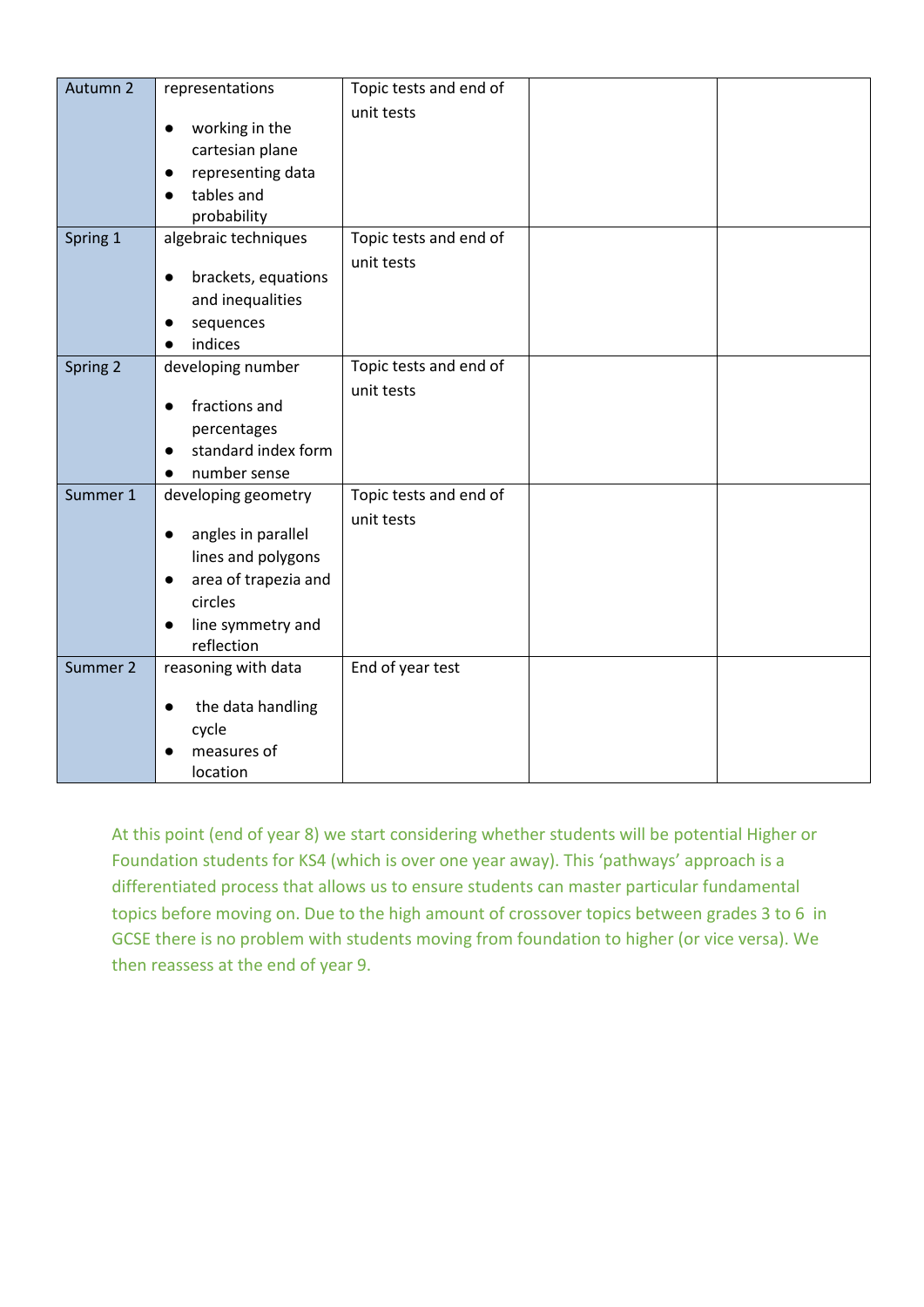# **Year 9 (foundation)**

|          | <b>Outline of Course/SOW</b>        | <b>Key Assessments</b> | <b>Skill Development</b>  | <b>Key Vocabulary</b> |  |  |
|----------|-------------------------------------|------------------------|---------------------------|-----------------------|--|--|
|          | delivery                            |                        |                           |                       |  |  |
|          |                                     |                        |                           |                       |  |  |
| Autumn 1 | Number basics and                   | Topic tests and end of | See appendix for skill on |                       |  |  |
|          | understanding of                    | unit tests             | department schemes of     |                       |  |  |
|          | number.                             |                        | work.                     |                       |  |  |
|          | Integers and place<br>$\bullet$     |                        |                           |                       |  |  |
|          | value.                              |                        |                           |                       |  |  |
|          | Decimals.<br>$\bullet$              |                        |                           |                       |  |  |
|          | indices, powers and<br>$\bullet$    |                        |                           |                       |  |  |
|          | roots                               |                        |                           |                       |  |  |
|          | factors, multiples<br>$\bullet$     |                        |                           |                       |  |  |
|          | and primes                          |                        |                           |                       |  |  |
| Autumn 2 | Algebra, basic skills.              | Topic tests and end of |                           |                       |  |  |
|          | Algebra: The basics<br>$\bullet$    | unit tests             |                           |                       |  |  |
|          | expanding and<br>$\bullet$          |                        |                           |                       |  |  |
|          | factorising brackets                |                        |                           |                       |  |  |
|          | <b>Expressions and</b><br>$\bullet$ |                        |                           |                       |  |  |
|          | substitution into<br>formula        |                        |                           |                       |  |  |
| Spring 1 | Data presentation                   | Topic tests and end of |                           |                       |  |  |
|          |                                     | unit tests             |                           |                       |  |  |
|          | charts and graphs<br>$\bullet$      |                        |                           |                       |  |  |
|          | pie charts<br>$\bullet$             |                        |                           |                       |  |  |
|          | scattergraphs<br>$\bullet$          |                        |                           |                       |  |  |
|          |                                     |                        |                           |                       |  |  |
|          |                                     |                        |                           |                       |  |  |
| Spring 2 | Advanced number work                | Topic tests and end of |                           |                       |  |  |
|          | fractions<br>$\bullet$              | unit tests             |                           |                       |  |  |
|          | fractions, decimals                 |                        |                           |                       |  |  |
|          | and percentages                     |                        |                           |                       |  |  |
|          | percentages<br>$\bullet$            |                        |                           |                       |  |  |
| Summer 1 | Solving using Algebra               | Topic tests and end of |                           |                       |  |  |
|          | equations<br>$\bullet$              | unit tests             |                           |                       |  |  |
|          | inequalities                        |                        |                           |                       |  |  |
|          | sequences                           |                        |                           |                       |  |  |
|          |                                     |                        |                           |                       |  |  |
|          |                                     |                        |                           |                       |  |  |
| Summer 2 | Angles and shape                    | End of year test       |                           |                       |  |  |
|          |                                     |                        |                           |                       |  |  |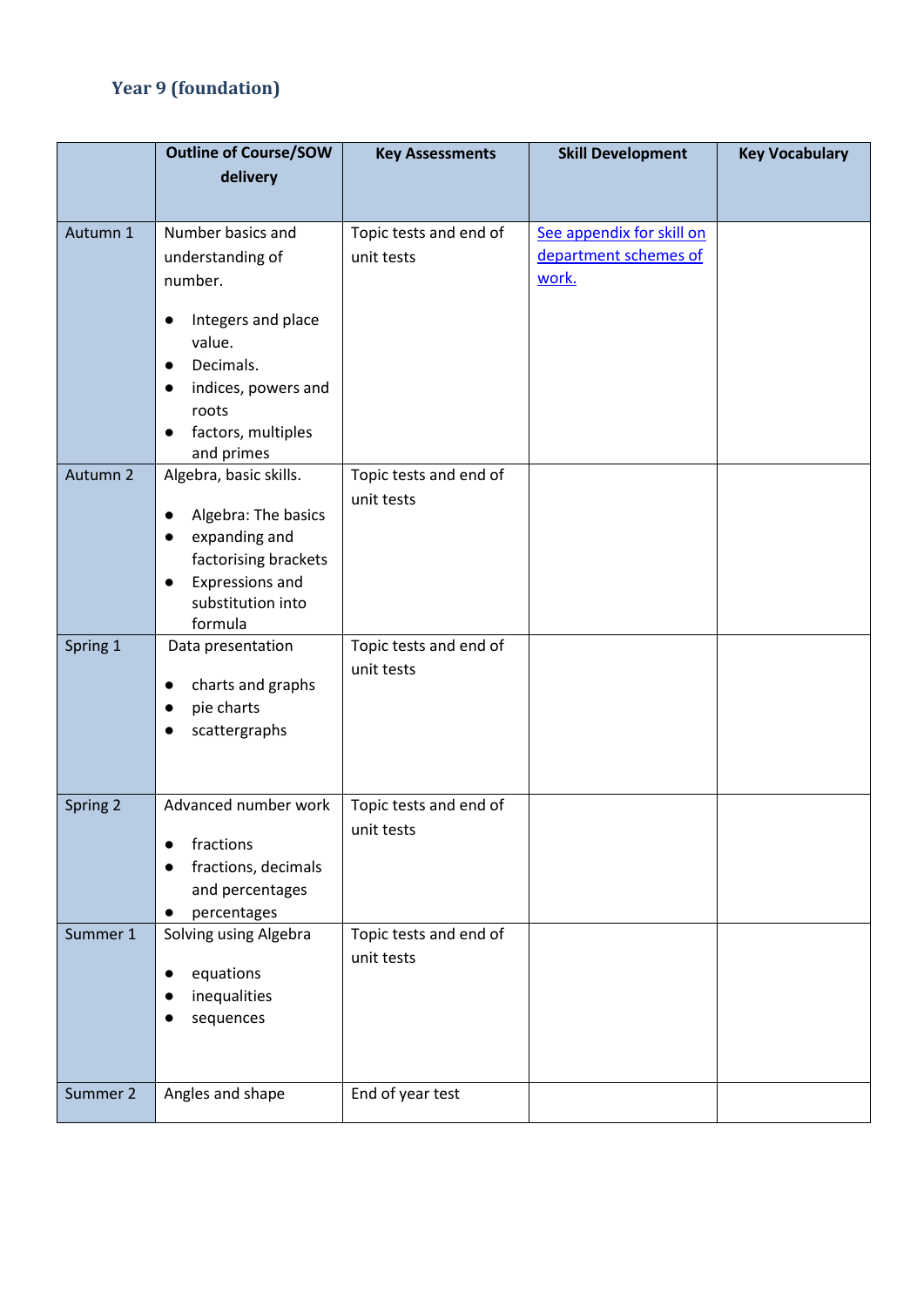| $\bullet$ | properties of         |
|-----------|-----------------------|
|           | shapes, parallel      |
|           | lines and angle facts |
|           | interior and exterior |
|           | angles of polygons    |
|           | statistics and        |
|           | sampling              |
|           | the averages          |

### **Year 9 (higher)**

|          | <b>Outline of Course/SOW</b>                                                                                                                                                                                                                                      | <b>Key Assessments</b>               | <b>Skill Development</b>                                    | <b>Key Vocabulary</b> |
|----------|-------------------------------------------------------------------------------------------------------------------------------------------------------------------------------------------------------------------------------------------------------------------|--------------------------------------|-------------------------------------------------------------|-----------------------|
|          | delivery                                                                                                                                                                                                                                                          |                                      |                                                             |                       |
| Autumn 1 | Number basics and<br>understanding of<br>number.<br>Calculations,<br>$\bullet$<br>checking and<br>rounding<br>indices, roots,<br>$\bullet$<br>reciprocals and<br>hierarchy of<br>operations<br>Factors, multiples<br>$\bullet$<br>and primes<br>standard form and | Topic tests and end of<br>unit tests | See appendix for skill on<br>department schemes of<br>work. |                       |
|          | $\bullet$<br>surds                                                                                                                                                                                                                                                |                                      |                                                             |                       |
| Autumn 2 | Algebra, basic skills.<br>Algebra; the basics<br>$\bullet$<br>Setting up,<br>$\bullet$<br>rearranging and<br>solving equations<br>Sequences<br>$\bullet$                                                                                                          | Topic tests and end of<br>unit tests |                                                             |                       |
| Spring 1 | Data presentation<br>averages and range<br>$\bullet$<br>representing and<br>$\bullet$<br>interpreting data<br>Scatter graphs                                                                                                                                      | Topic tests and end of<br>unit tests |                                                             |                       |
| Spring 2 | Advanced number work<br>fractions<br>$\bullet$<br>percentages<br>ratio and proportion<br>$\bullet$                                                                                                                                                                | Topic tests and end of<br>unit tests |                                                             |                       |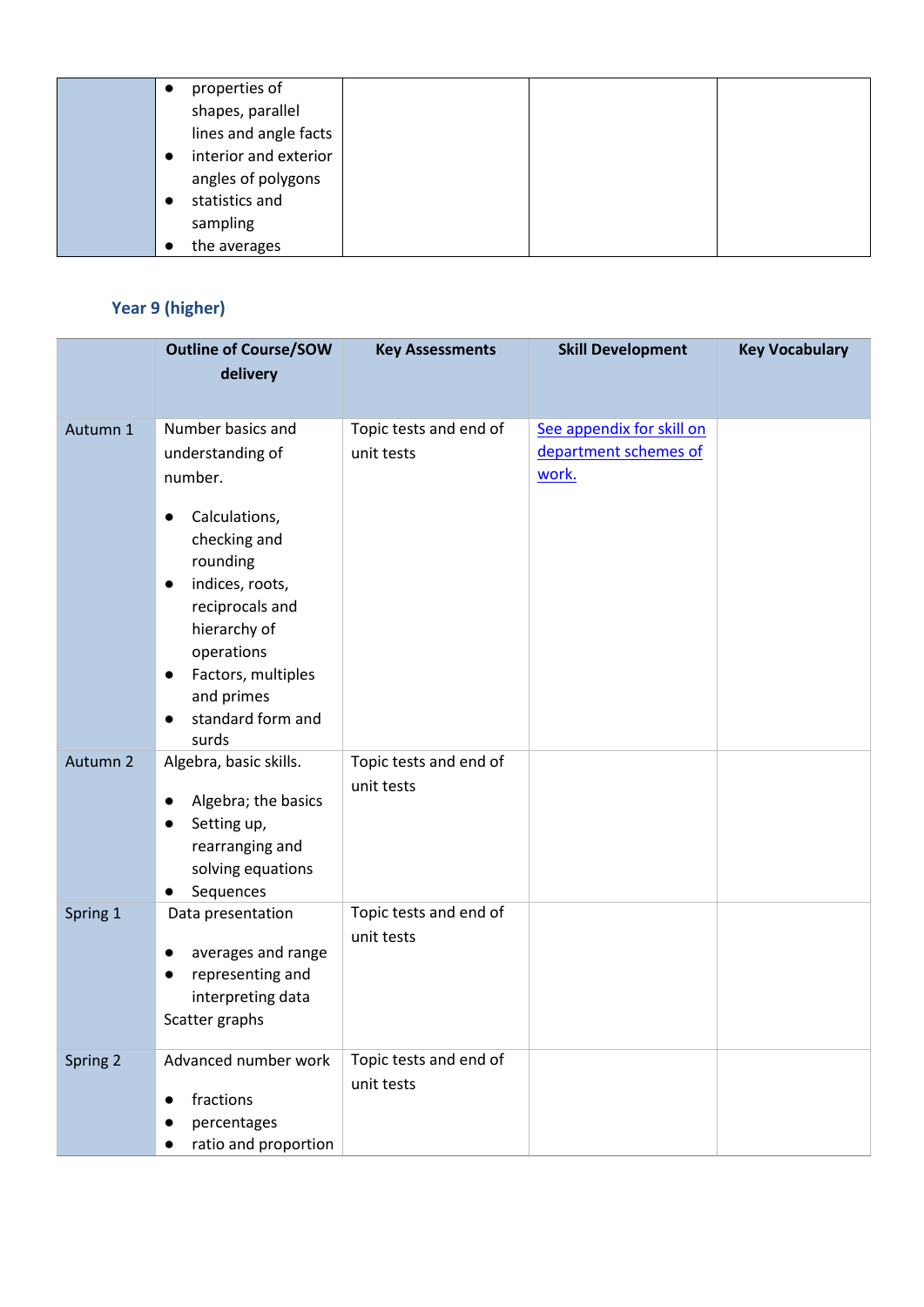| Summer 1 | Angles and shape                                                                                                                                                          | Topic tests and end of |  |
|----------|---------------------------------------------------------------------------------------------------------------------------------------------------------------------------|------------------------|--|
|          | polygons, angles<br>$\bullet$<br>and parallel lines<br>pythagoras'<br>$\bullet$<br>theorem and<br>trigonometry                                                            | unit tests             |  |
| Summer 2 | Algebra and graphing                                                                                                                                                      | End of year test       |  |
|          | graphs : the basics<br>$\bullet$<br>and real life graphs<br>linear graphs and<br>$\bullet$<br>coordinate<br>geometry<br>quadratic, cubic and<br>$\bullet$<br>other graphs |                        |  |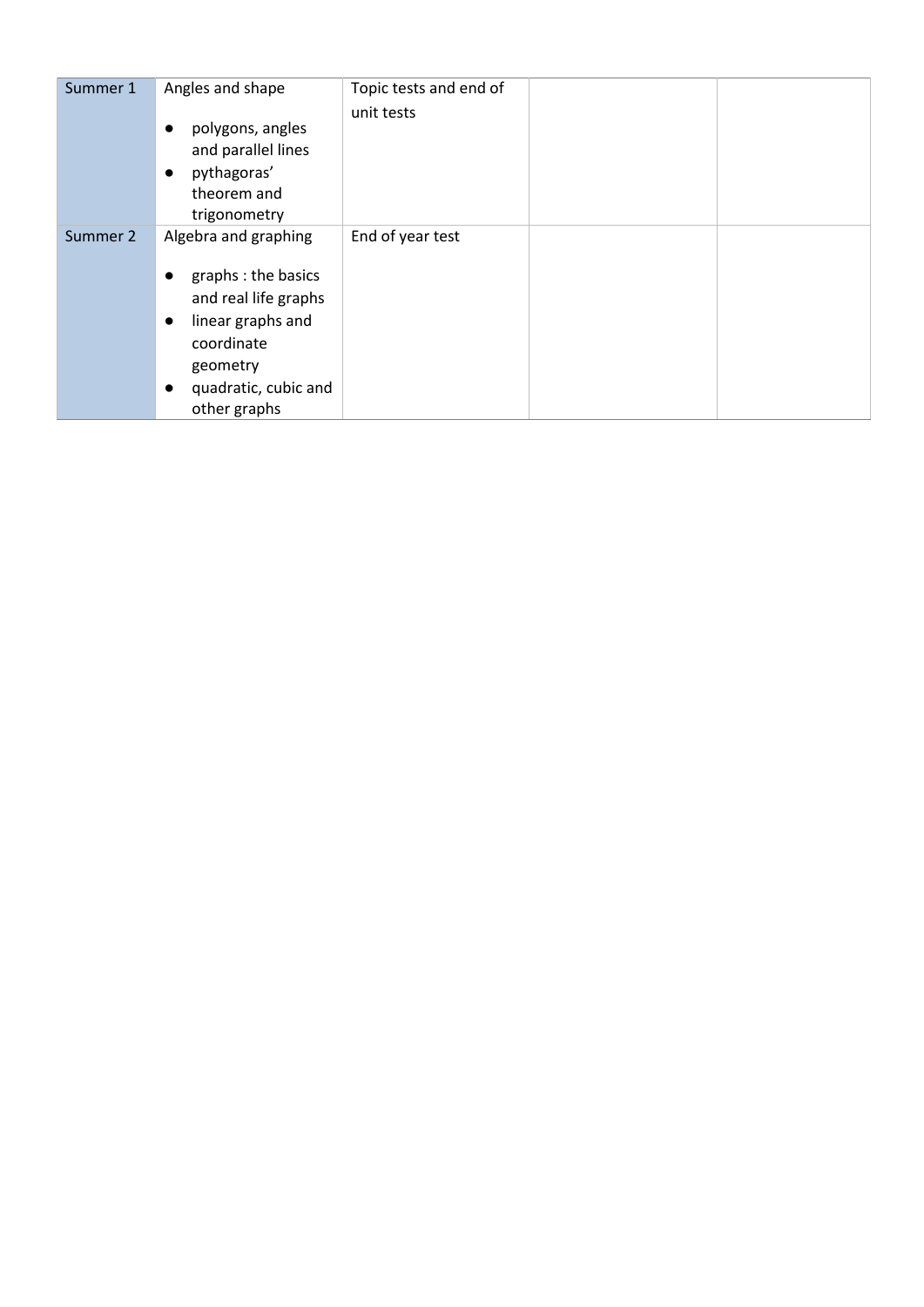

#### **Appendix**

Specific detail of skills taught in units during lessons. i.e. what would you see:

#### Year 9 – Foundation

| Unit number  |             | Topics covered              | Time<br>scale          | cross over<br>topics                                                                              |                                                              |                                                                                                                                                               |
|--------------|-------------|-----------------------------|------------------------|---------------------------------------------------------------------------------------------------|--------------------------------------------------------------|---------------------------------------------------------------------------------------------------------------------------------------------------------------|
| $\mathbf{1}$ | a           | Integers and place<br>value | Autum<br>n Term<br>Yr9 | Round<br>numbers and<br>measures to an<br>appropriate<br>degree of<br>accuracy (dp or<br>sig fig) | Use the square,<br>cube and power<br>keys on a<br>calculator | To understand<br>the difference<br>between squaring<br>a negative<br>number and<br>subtracting a<br>squared number<br>within a more<br>complex<br>calculation |
|              | $\mathbf b$ | <b>Decimals</b>             |                        |                                                                                                   |                                                              |                                                                                                                                                               |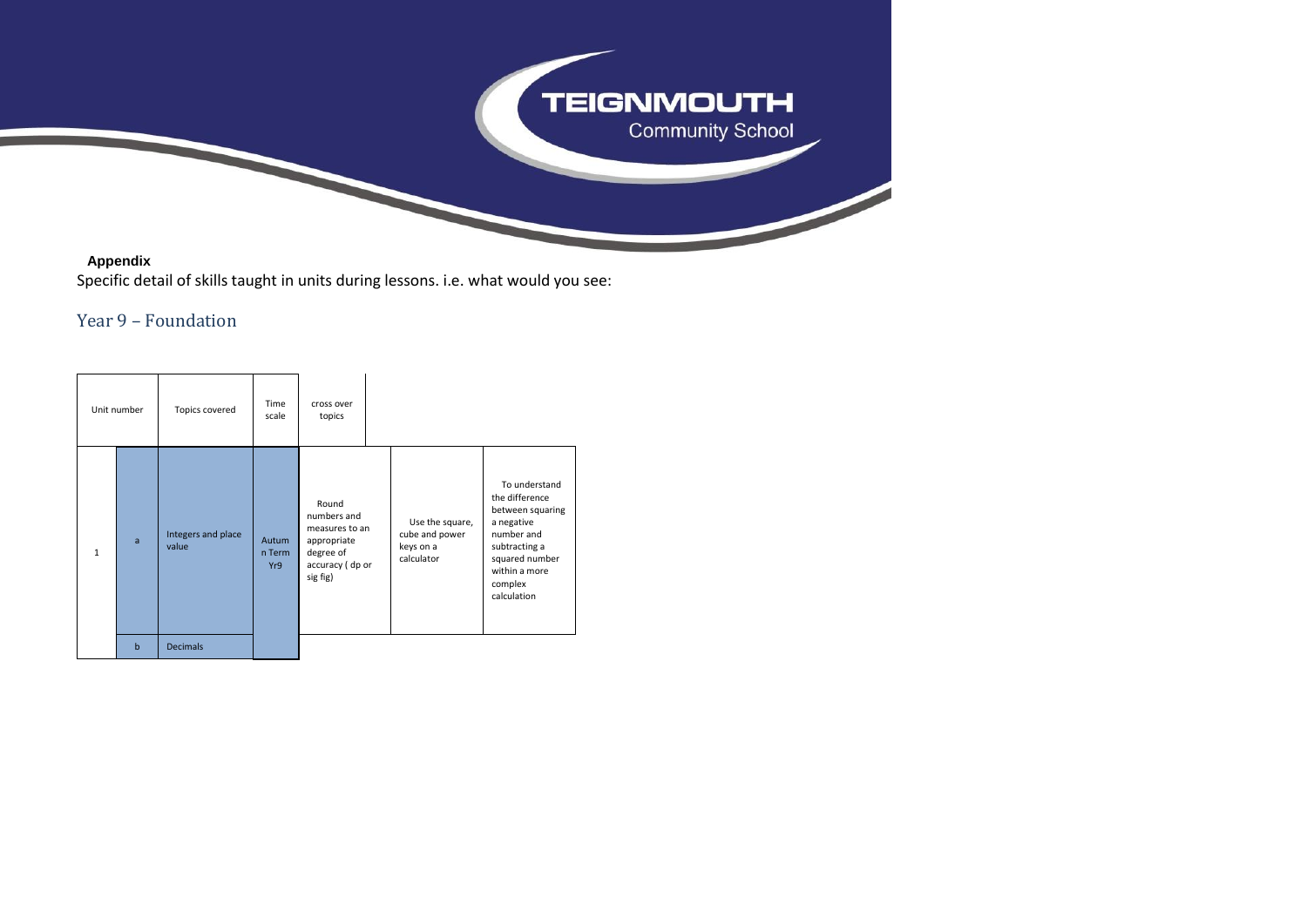| $\mathsf{C}$ | Indices, powers<br>and roots                            |          | Use the index<br>laws to include<br>negative power<br>answers and<br>understand that<br>these answers are<br>smaller than 1                       | Calculate with<br>roots (surds -<br>exact values)                                                                                                             | Use the laws of<br>indices to multiply<br>and divide<br>numbers written<br>in index notation | Use the laws of<br>indices for a<br>number written in<br>index form raised<br>to a power e.g.<br>$(3^2)^4$                                    |                                                                          |                                                                                                                                                        |                                                                        |                                                                                                                             |                                                               |                                                                                               |
|--------------|---------------------------------------------------------|----------|---------------------------------------------------------------------------------------------------------------------------------------------------|---------------------------------------------------------------------------------------------------------------------------------------------------------------|----------------------------------------------------------------------------------------------|-----------------------------------------------------------------------------------------------------------------------------------------------|--------------------------------------------------------------------------|--------------------------------------------------------------------------------------------------------------------------------------------------------|------------------------------------------------------------------------|-----------------------------------------------------------------------------------------------------------------------------|---------------------------------------------------------------|-----------------------------------------------------------------------------------------------|
| $\mathsf{d}$ | Factors, multiples<br>and primes                        |          | Find HCF and<br><b>LCM</b> using Prime<br>Factors                                                                                                 | Given a<br>number written<br>as a product of it<br>prime factors, use<br>this to write a<br>multiple of the<br>number as a<br>product of its<br>prime factors |                                                                                              |                                                                                                                                               |                                                                          |                                                                                                                                                        |                                                                        |                                                                                                                             |                                                               |                                                                                               |
| a            | Algebra: the basics                                     |          | Multiply out<br>brackets involving<br>positive or<br>negative terms (a<br>$\pm b$ )(c $\pm d$ )                                                   | Simplify<br>expressions<br>involving brackets<br>and powers e.g.<br>$x(x^2+x+4)$ , 3(a +<br>$2b) - 2(a + b)$                                                  | Square a linear<br>expression and<br>collect like terms                                      | <b>Factorise to</b><br>one bracket by<br>taking out the<br>highest common<br>factors for all<br>terms e.g. $2x^2y +$<br>$6xy^2 = 2xy(x + 3y)$ | Select an<br>expression/<br>equation/<br>formula/identity<br>from a list | Substitute<br>positive and<br>negative integers<br>into linear<br>expressions and<br>expressions<br>involving powers                                   | Find a counter-<br>example to prove<br>that a statement<br>is not true | Simplify more<br>complex<br>expressions<br>involving index<br>notation.<br>E.g. $3a^4b^2 \times 5a^3b^{-1}$ ,<br>$(3a^4)^2$ |                                                               |                                                                                               |
| $\mathbf b$  | <b>Expanding and</b><br>factorising single              |          |                                                                                                                                                   |                                                                                                                                                               |                                                                                              |                                                                                                                                               |                                                                          |                                                                                                                                                        |                                                                        |                                                                                                                             |                                                               |                                                                                               |
| $\mathsf{c}$ | <b>Expressions and</b><br>substitution into<br>formulae |          | Construct and<br>solve equations<br>that involves<br>multiplying out<br>brackets by a<br>negative number<br>$(e.g. 4(2a - 1) = 32)$<br>$-3(2a-2)$ | Construct and<br>solve equations<br>from geometrical<br>information<br>where the<br>unknown is on<br>both sides of the<br>equation                            | Solve equations<br>involving fractions<br>e.g. $x/3 + 2 = 10$<br>or $(x + 2)/3 = 10$         | Solve equations<br>of the form (ax $+/-$<br>b)/c =(dx +/- e)/f<br>[one of c or f<br>should be 1]                                              | Solve simple<br>equations<br>involving squares<br>e.g. $x^2 + 10 = 74$   | Use systematic<br>trial and<br>improvement to<br>find the<br>approximate<br>solution to one<br>decimal place of<br>equations such as<br>$x^3 + x = 50$ | Construct and<br>solve equations<br>from geometrical<br>information    | Multiply and<br>simplify algebraic<br>fractions                                                                             | Given f(x) find<br>$f(a)$ where a is a<br>integer or fraction | Given $f(x)$<br>where $f(x)$ is a<br>linear function,<br>find a when $f(a) =$<br>whole number |
|              |                                                         | brackets |                                                                                                                                                   |                                                                                                                                                               |                                                                                              |                                                                                                                                               |                                                                          |                                                                                                                                                        |                                                                        |                                                                                                                             |                                                               |                                                                                               |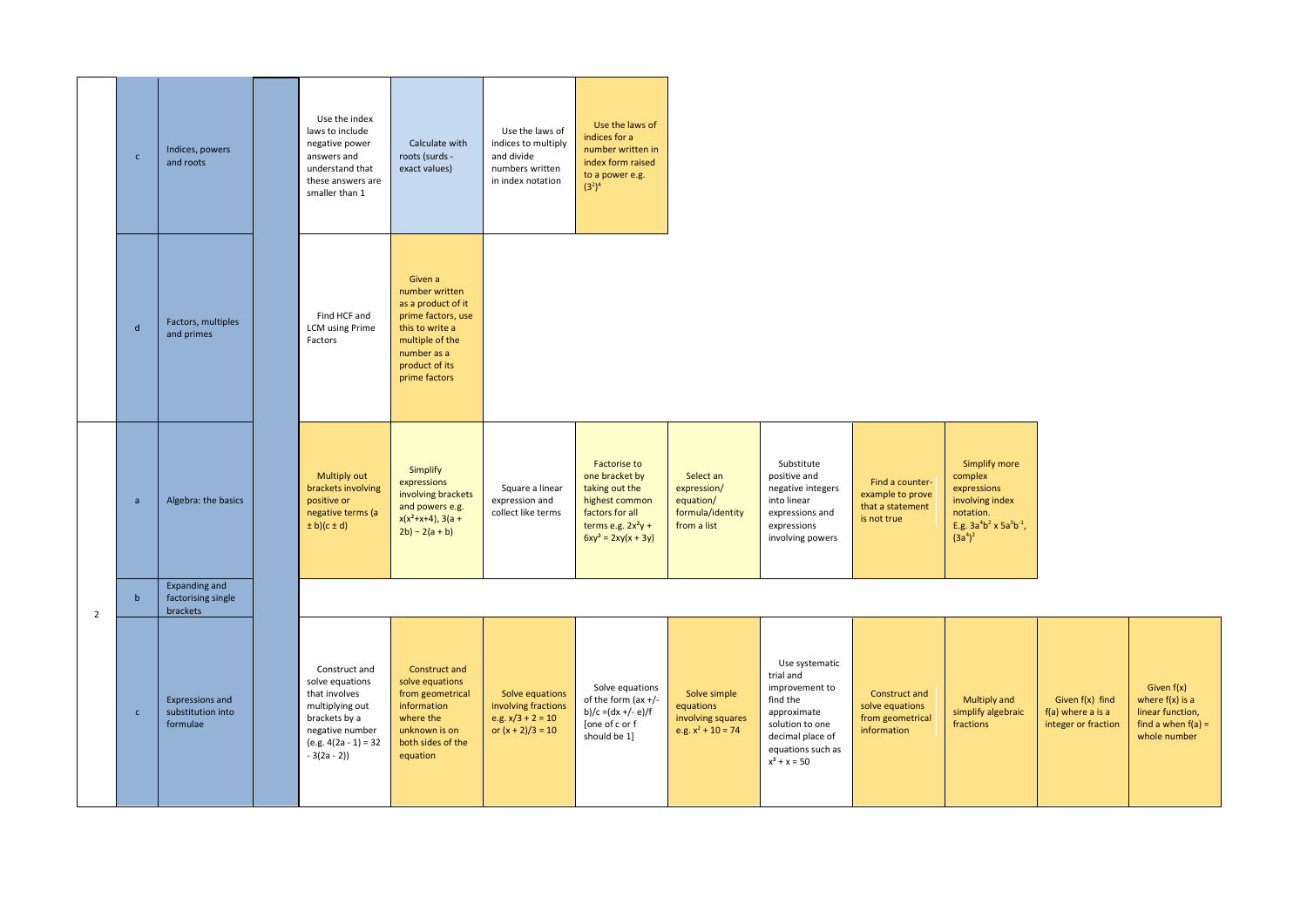|                | a            | <b>Tables</b>                             |                       |                                                                                                                                                                                                        |                                                                            |                                                                                            |                                                                                                               |                                                                                                    |                                                    |                                             |                                                                                                                     |                                                                      |
|----------------|--------------|-------------------------------------------|-----------------------|--------------------------------------------------------------------------------------------------------------------------------------------------------------------------------------------------------|----------------------------------------------------------------------------|--------------------------------------------------------------------------------------------|---------------------------------------------------------------------------------------------------------------|----------------------------------------------------------------------------------------------------|----------------------------------------------------|---------------------------------------------|---------------------------------------------------------------------------------------------------------------------|----------------------------------------------------------------------|
|                | $\mathbf b$  | Charts and graphs                         |                       | <b>Describe</b><br>correlation by<br>inspection: strong<br>or weak; positive,<br>negative or zero                                                                                                      | Draw a line of<br>best fit by eye and<br>understand what<br>they represent | Interpret<br>scatter graphs in<br>terms of the<br>relationship<br>between two<br>variables | Know that<br>extrapolation<br>might not be<br>reliable                                                        | Understand<br>that correlation<br>does not imply<br>causality                                      | Use the line of<br>best fit to make<br>predictions | Construct<br>cumulative<br>frequency tables | Interpret box<br>plots to find<br>median, quartiles,<br>range and<br>interquartile<br>range and draw<br>conclusions | Calculate the<br>interquartile<br>range of a set of<br>discrete data |
| $\overline{3}$ | $\mathsf{C}$ | Pie charts                                | Spring<br>Term<br>Yr9 | Understand<br>that the<br>frequency<br>represented by<br>corresponding<br>sectors in two pie<br>charts is<br>dependent upon<br>the total<br>populations<br>represented by<br>each of the pie<br>charts |                                                                            |                                                                                            |                                                                                                               |                                                                                                    |                                                    |                                             |                                                                                                                     |                                                                      |
|                | $\mathsf{d}$ | Scatter graphs                            |                       | <b>Describe</b><br>correlation by<br>inspection: strong<br>or weak; positive,<br>negative or zero                                                                                                      | Draw a line of<br>best fit by eye and<br>understand what<br>they represent | Interpret<br>scatter graphs in<br>terms of the<br>relationship<br>between two<br>variables | Know that<br>extrapolation<br>might not be<br>reliable                                                        | Understand<br>that correlation<br>does not imply<br>causality                                      | Use the line of<br>best fit to make<br>predictions |                                             |                                                                                                                     |                                                                      |
| $\overline{4}$ | a            | <b>Fractions</b>                          |                       | Multiply and<br>divide simple<br>fractions (mixed) -<br>positive and<br>negative                                                                                                                       | Divide a<br>fraction by an<br>integer                                      | Divide an<br>integer by a<br>fraction                                                      | Find the<br>reciprocal of<br>simple<br>numbers/fraction<br>s mentally, e.g. 10<br>and 1/10, 1/3 and<br>3 etc. | Solve problems<br>involving addition<br>and subtraction of<br>fractions including<br>mixed numbers |                                                    |                                             |                                                                                                                     |                                                                      |
|                | $\mathbf b$  | Fractions,<br>decimals and<br>percentages |                       |                                                                                                                                                                                                        |                                                                            |                                                                                            |                                                                                                               |                                                                                                    |                                                    |                                             |                                                                                                                     |                                                                      |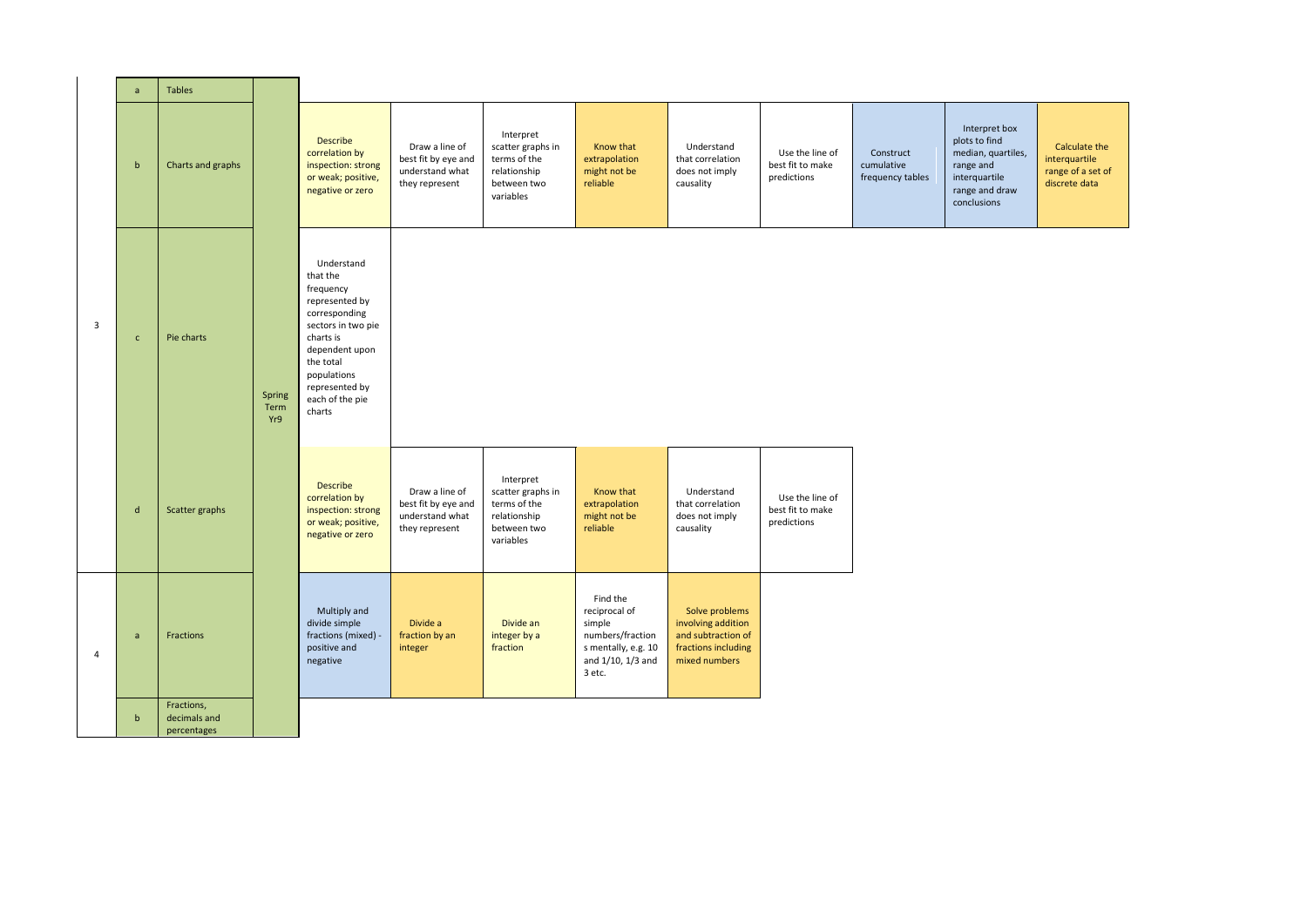|   | $\mathsf{c}$   | Percentages                                                          |                                  | Find the<br>original amount<br>given the final<br>amount after a<br>percentage<br>change (reverse<br>percentages)                                                   | Calculate<br>repeated<br>proportional<br>change                                                                                    | Use compound<br>interest                                                                                                      |                                                                                                |                                                                                                           |                                                                                                                                                        |                                                                     |                                                                                                                                            |                                                                   |
|---|----------------|----------------------------------------------------------------------|----------------------------------|---------------------------------------------------------------------------------------------------------------------------------------------------------------------|------------------------------------------------------------------------------------------------------------------------------------|-------------------------------------------------------------------------------------------------------------------------------|------------------------------------------------------------------------------------------------|-----------------------------------------------------------------------------------------------------------|--------------------------------------------------------------------------------------------------------------------------------------------------------|---------------------------------------------------------------------|--------------------------------------------------------------------------------------------------------------------------------------------|-------------------------------------------------------------------|
|   | $\overline{a}$ | <b>Equations</b>                                                     |                                  | Construct and<br>solve equations<br>that involves<br>multiplying out<br>brackets by a<br>negative number<br>$(e.g. 4(2a - 1) = 32)$<br>$-3(2a-2)$                   | Construct and<br>solve equations<br>from geometrical<br>information<br>where the<br>unknown is on<br>both sides of the<br>equation | Solve equations<br>involving fractions<br>e.g. $x/3 + 2 = 10$<br>or $(x + 2)/3 = 10$                                          | Solve equations<br>of the form (ax +/-<br>b)/c =(dx +/- e)/f<br>[one of c or f<br>should be 1] | Solve simple<br>equations<br>involving squares<br>e.g. $x^2 + 10 = 74$                                    | Use systematic<br>trial and<br>improvement to<br>find the<br>approximate<br>solution to one<br>decimal place of<br>equations such as<br>$x^3 + x = 50$ | Construct and<br>solve equations<br>from geometrical<br>information | Solve<br>simultaneous<br>equation,<br>linear/linear<br>simultaneous<br>equations, where<br>neither or one<br>equation needs<br>multiplying | Write<br>simultaneous<br>equations to<br>represent a<br>situation |
| 5 | $\mathbf b$    | <b>Inequalities</b>                                                  | <b>Summ</b><br>er<br>Term<br>Yr9 | Solve more<br>complex linear<br>inequalities in one<br>variable and<br>represent the<br>solution on a<br>number line e.g. -<br>$6 < 2n+4$ or $-9 <$<br>$2n + 3 < 7$ | Represent the<br>solution set for<br>inequalities using<br>set notation                                                            | Solve more<br>complex linear<br>inequalities in one<br>variable where<br>the unknown is<br>on both sides of<br>the inequality | Identify the<br>upper and lower<br>bounds of a<br>measurement                                  | Calculate the<br>upper and lower<br>bounds of 2-D<br>measurements<br>involving addition<br>e.g. perimeter | Use inequality<br>notation to<br>specify simple<br>error intervals<br>due to truncation<br>or rounding                                                 |                                                                     |                                                                                                                                            |                                                                   |
|   | $\mathbf{C}$   | <b>Sequences</b>                                                     |                                  | Find and use<br>the nth term of an<br>arithmetic<br>sequence                                                                                                        |                                                                                                                                    |                                                                                                                               |                                                                                                |                                                                                                           |                                                                                                                                                        |                                                                     |                                                                                                                                            |                                                                   |
| 6 | $\overline{a}$ | <b>Properties of</b><br>shapes, parallel<br>lines and angle<br>facts |                                  |                                                                                                                                                                     |                                                                                                                                    |                                                                                                                               |                                                                                                |                                                                                                           |                                                                                                                                                        |                                                                     |                                                                                                                                            |                                                                   |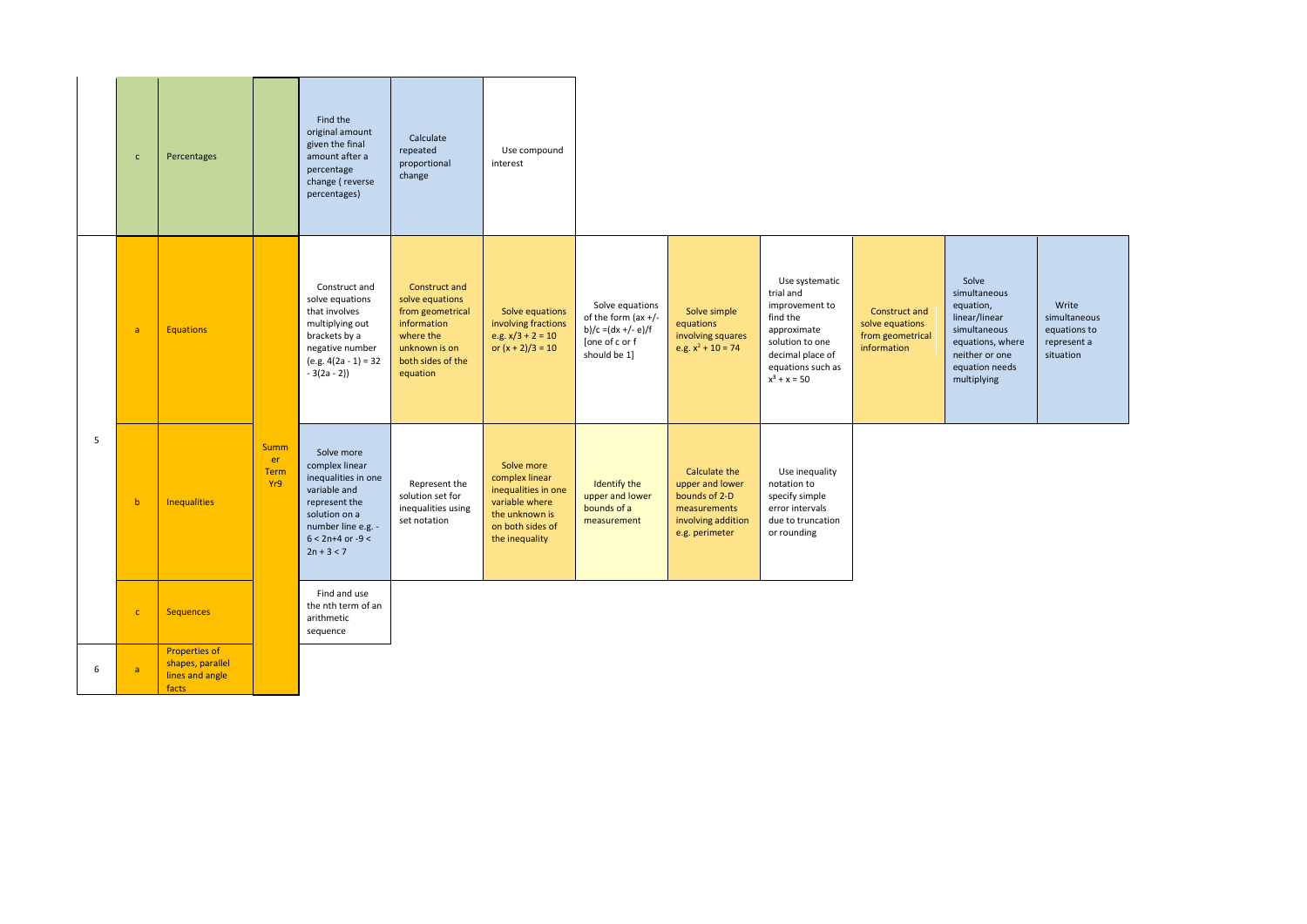|                | $\mathbf{b}$ | Interior and<br>exterior angles of<br>polygons | Calculate the<br>interior angles of<br>polygons                         | Solve two or<br>more step angle<br>problems using<br>angle facts for<br>parallel lines<br>including the use<br>of bearings | Find the size of<br>each interior<br>angle or the size<br>of each exterior<br>angle or the<br>number of sides<br>of a regular<br>polygon | Use two or<br>more step angle<br>problems by<br>finding interior or<br>exterior angles in<br>regular polygons | Solve angle<br>problems by<br>constructing and<br>solving equations                   |                                                                           |                                                                                                  |                                                                                                        |
|----------------|--------------|------------------------------------------------|-------------------------------------------------------------------------|----------------------------------------------------------------------------------------------------------------------------|------------------------------------------------------------------------------------------------------------------------------------------|---------------------------------------------------------------------------------------------------------------|---------------------------------------------------------------------------------------|---------------------------------------------------------------------------|--------------------------------------------------------------------------------------------------|--------------------------------------------------------------------------------------------------------|
|                | a            | <b>Statistics and</b><br>sampling              | Know the<br>definition of<br>random sampling                            |                                                                                                                            |                                                                                                                                          |                                                                                                               |                                                                                       |                                                                           |                                                                                                  |                                                                                                        |
| $\overline{7}$ | $\mathbf b$  | The averages                                   | Estimate the<br>mean of grouped<br>data using the<br>mid-interval value | Calculate<br>possible values of<br>the set of data<br>given summary<br>statistics                                          | Find the<br>median, mode<br>and range from a<br>stem and leaf<br>diagram                                                                 | Compare the<br>mean, median,<br>mode and range<br>as appropriate of<br>two distributions                      | Recognise the<br>advantages and<br>disadvantages<br>between<br>measures of<br>average | Find missing<br>data values given<br>the mean and the<br>number of values | <b>Estimate the</b><br>median from a<br>grouped<br>frequency table<br>with equal class<br>widths | Given the<br>number of values<br>and mean of two<br>data sets,<br>combine to find<br>the overall mean. |

## Year 9 – Higher

<span id="page-10-0"></span>

|   | Unit number | Topics covered                         | Timescale          |                                                                                          |                                                              |                                                                                                                                                               |
|---|-------------|----------------------------------------|--------------------|------------------------------------------------------------------------------------------|--------------------------------------------------------------|---------------------------------------------------------------------------------------------------------------------------------------------------------------|
| 1 | a           | Calculations, checking and<br>rounding | Autumn<br>Term Yr9 | Round numbers and<br>measures to an appropriate<br>degree of accuracy (dp or sig<br>fig) | Use the square,<br>cube and power<br>keys on a<br>calculator | To understand<br>the difference<br>between squaring<br>a negative<br>number and<br>subtracting a<br>squared number<br>within a more<br>complex<br>calculation |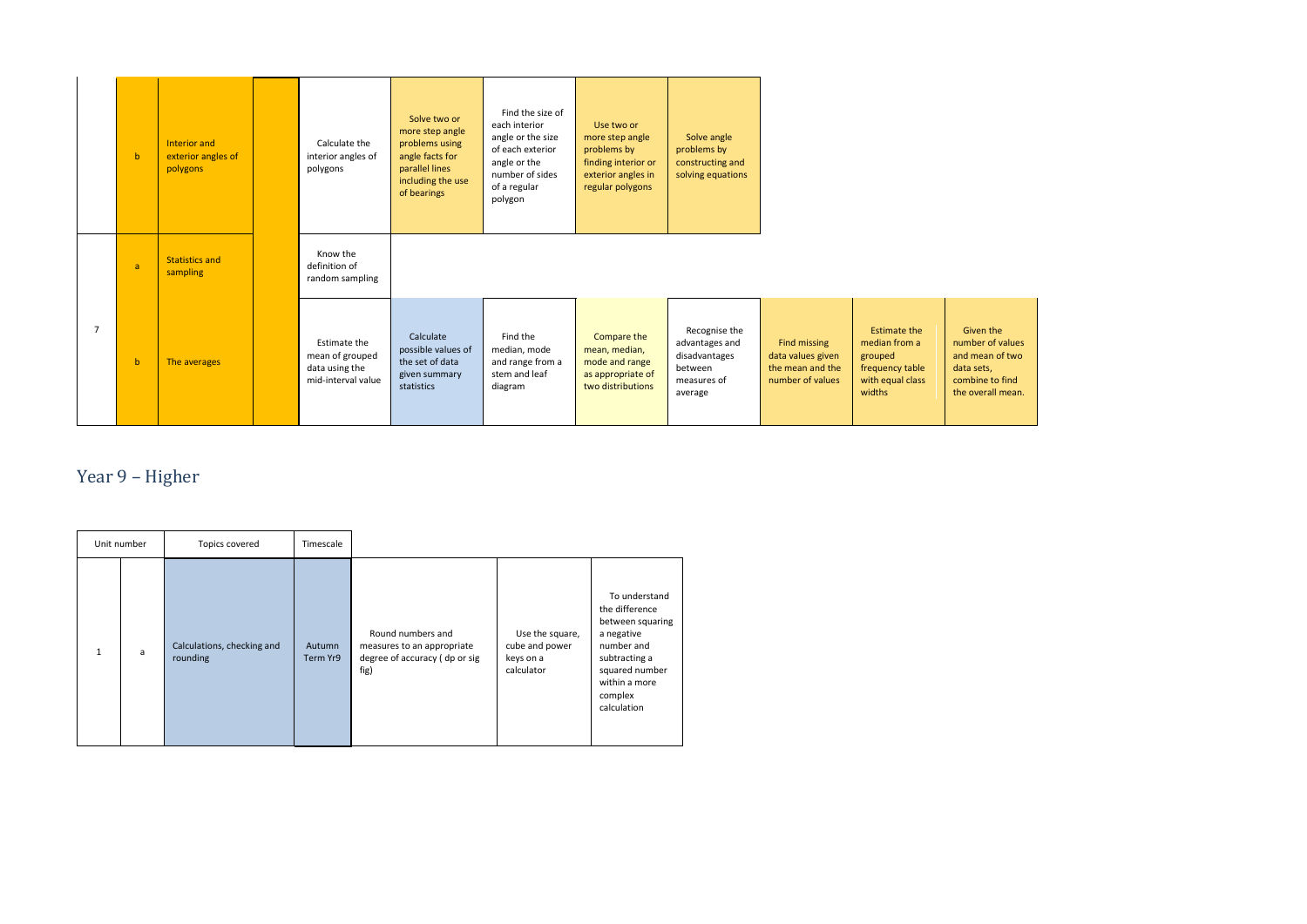|                | b            | Indices, roots, reciprocals<br>and hierarchy of<br>operations | Use the index laws to<br>include negative power<br>answers and understand that<br>these answers are smaller than<br>$\mathbf{1}$ | Calculate with<br>roots (surds -<br>exact values)                                                                                                             | Use the laws of<br>indices to<br>multiply and<br>divide numbers<br>written in index<br>notation | Use the laws of<br>indices for a<br>number written in<br>index form raised<br>to a power e.g.<br>$(3^2)^4$                           |                                                                          |                                                                                                                      |                                                                    |                                                                                                                             |
|----------------|--------------|---------------------------------------------------------------|----------------------------------------------------------------------------------------------------------------------------------|---------------------------------------------------------------------------------------------------------------------------------------------------------------|-------------------------------------------------------------------------------------------------|--------------------------------------------------------------------------------------------------------------------------------------|--------------------------------------------------------------------------|----------------------------------------------------------------------------------------------------------------------|--------------------------------------------------------------------|-----------------------------------------------------------------------------------------------------------------------------|
|                | $\mathsf{c}$ | Factors, multiples and<br>primes                              | Find HCF and LCM using<br><b>Prime Factors</b>                                                                                   | Given a number<br>written as a<br>product of it<br>prime factors, use<br>this to write a<br>multiple of the<br>number as a<br>product of its<br>prime factors |                                                                                                 |                                                                                                                                      |                                                                          |                                                                                                                      |                                                                    |                                                                                                                             |
|                | d            | Standard form and surds                                       | Interpret a calculator display<br>using standard form                                                                            | Convert<br>between large and<br>small numbers<br>into standard<br>form and vice-<br>versa                                                                     | Recognise<br>numbers written<br>in standard form                                                | Order numbers<br>written in<br>standard index<br>form                                                                                |                                                                          |                                                                                                                      |                                                                    |                                                                                                                             |
| $\overline{2}$ | a            | Algebra: the basics                                           | Multiply out brackets<br>involving positive or negative<br>terms $(a \pm b)(c \pm d)$                                            | Simplify<br>expressions<br>involving brackets<br>and powers e.g.<br>$x(x^2+x+4)$ , 3(a +<br>$2b) - 2(a + b)$                                                  | Square a linear<br>expression and<br>collect like terms                                         | Factorise to one<br>bracket by taking<br>out the highest<br>common factors<br>for all terms e.g.<br>$2x^2y + 6xy^2 = 2xy(x$<br>$+3y$ | Select an<br>expression/<br>equation/<br>formula/identity<br>from a list | Substitute<br>positive and<br>negative integers<br>into linear<br>expressions and<br>expressions<br>involving powers | Find a counter-example to<br>prove that a statement is not<br>true | Simplify more<br>complex<br>expressions<br>involving index<br>notation.<br>E.g. $3a^4b^2 \times 5a^3b^{-1}$ ,<br>$(3a^4)^2$ |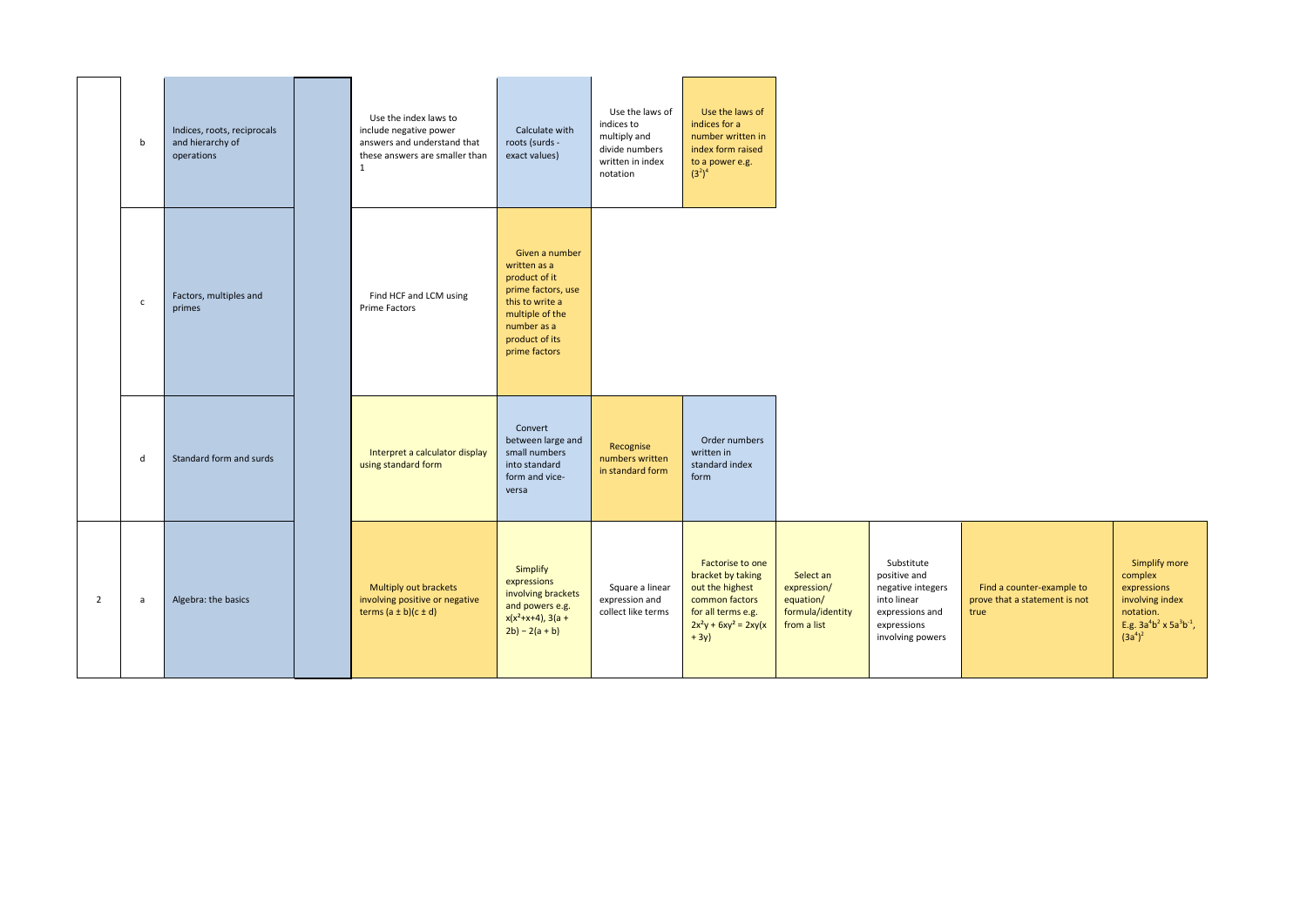|                | b            | Setting up, rearranging and<br>solving equations |                    | Construct and solve<br>equations that involves<br>multiplying out brackets by a<br>negative number (e.g. 4(2a - 1)<br>$= 32 - 3(2a - 2)$                                             | Construct and<br>solve equations<br>from geometrical<br>information<br>where the<br>unknown is on<br>both sides of the<br>equation | Solve<br>equations<br>involving<br>fractions e.g. x/3<br>$+ 2 = 10$ or $(x +$<br>$2)/3 = 10$ | Solve equations<br>of the form (ax +/-<br>b)/c =(dx +/- e)/f<br>[one of c or f<br>should be 1] | Solve simple<br>equations<br>involving squares<br>e.g. $x^2 + 10 = 74$                | Use systematic<br>trial and<br>improvement to<br>find the<br>approximate<br>solution to one<br>decimal place of<br>equations such as<br>$x^3 + x = 50$ | Construct and solve equations<br>from geometrical information                    |                                                                                                        |
|----------------|--------------|--------------------------------------------------|--------------------|--------------------------------------------------------------------------------------------------------------------------------------------------------------------------------------|------------------------------------------------------------------------------------------------------------------------------------|----------------------------------------------------------------------------------------------|------------------------------------------------------------------------------------------------|---------------------------------------------------------------------------------------|--------------------------------------------------------------------------------------------------------------------------------------------------------|----------------------------------------------------------------------------------|--------------------------------------------------------------------------------------------------------|
|                | $\mathsf{C}$ | Sequences                                        |                    | Find and use the nth term of<br>an arithmetic sequence                                                                                                                               |                                                                                                                                    |                                                                                              |                                                                                                |                                                                                       |                                                                                                                                                        |                                                                                  |                                                                                                        |
|                | a            | Averages and range                               |                    | Estimate the mean of<br>grouped data using the mid-<br>interval value                                                                                                                | Calculate<br>possible values of<br>the set of data<br>given summary<br>statistics                                                  | Find the<br>median, mode<br>and range from a<br>stem and leaf<br>diagram                     | Compare the<br>mean, median,<br>mode and range<br>as appropriate of<br>two distributions       | Recognise the<br>advantages and<br>disadvantages<br>between<br>measures of<br>average | Find missing<br>data values given<br>the mean and the<br>number of values                                                                              | Estimate the median from a<br>grouped frequency table with<br>equal class widths | Given the<br>number of values<br>and mean of two<br>data sets,<br>combine to find<br>the overall mean. |
| $\overline{3}$ | $\mathsf b$  | Representing and<br>interpreting data            | Spring<br>Term Yr9 | Understand that the<br>frequency represented by<br>corresponding sectors in two<br>pie charts is dependent upon<br>the total populations<br>represented by each of the pie<br>charts |                                                                                                                                    |                                                                                              |                                                                                                |                                                                                       |                                                                                                                                                        |                                                                                  |                                                                                                        |
|                | $\mathsf{C}$ | Scatter graphs                                   |                    | Describe correlation by<br>inspection: strong or weak;<br>positive, negative or zero                                                                                                 | Draw a line of<br>best fit by eye and<br>understand what<br>they represent                                                         | Interpret<br>scatter graphs in<br>terms of the<br>relationship<br>between two<br>variables   | Know that<br>extrapolation<br>might not be<br>reliable                                         | Understand<br>that correlation<br>does not imply<br>causality                         | Use the line of<br>best fit to make<br>predictions                                                                                                     |                                                                                  |                                                                                                        |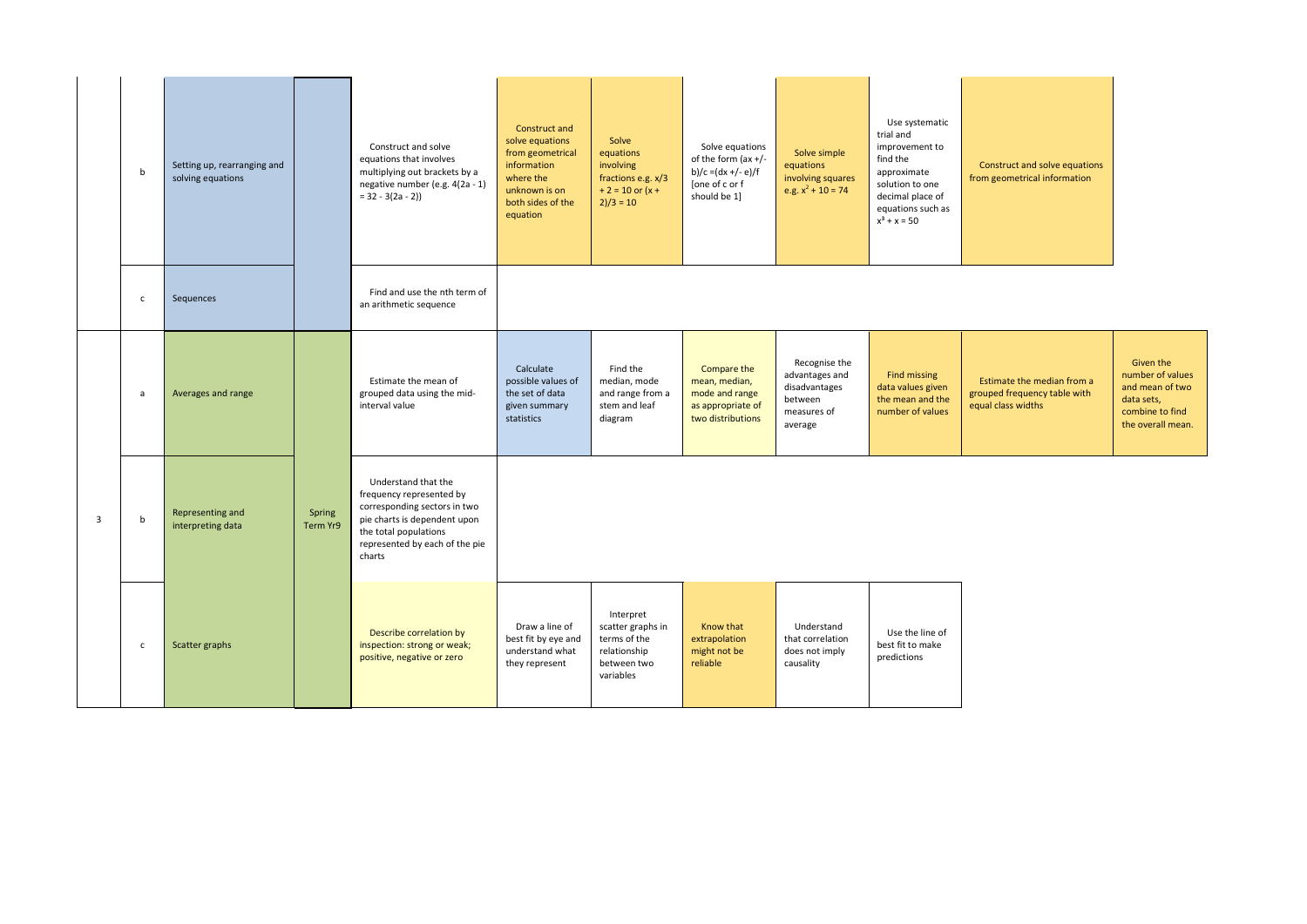|                | a            | Fractions                               |                    | Multiply and divide simple<br>fractions (mixed) - positive and<br>negative                               | Divide a<br>fraction by an<br>integer                                                                                      | Divide an<br>integer by a<br>fraction                                                                                                    | Find the<br>reciprocal of<br>simple<br>numbers/fractions<br>mentally, e.g. 10<br>and $1/10$ , $1/3$ and<br>3 etc. | Solve problems<br>involving addition<br>and subtraction of<br>fractions including<br>mixed numbers                                                                                                                                     |                                                                    |                                                                                                                                                                                                                                                                           |                                                  |
|----------------|--------------|-----------------------------------------|--------------------|----------------------------------------------------------------------------------------------------------|----------------------------------------------------------------------------------------------------------------------------|------------------------------------------------------------------------------------------------------------------------------------------|-------------------------------------------------------------------------------------------------------------------|----------------------------------------------------------------------------------------------------------------------------------------------------------------------------------------------------------------------------------------|--------------------------------------------------------------------|---------------------------------------------------------------------------------------------------------------------------------------------------------------------------------------------------------------------------------------------------------------------------|--------------------------------------------------|
| $\overline{a}$ | $\mathbf b$  | Percentages                             |                    | Find the original amount<br>given the final amount after a<br>percentage change (reverse<br>percentages) | Calculate<br>repeated<br>proportional<br>change                                                                            | Use compound<br>interest                                                                                                                 |                                                                                                                   |                                                                                                                                                                                                                                        |                                                                    |                                                                                                                                                                                                                                                                           |                                                  |
|                | $\mathsf{C}$ | Ratio and proportion                    |                    | Use measures in ratio and<br>proportion problems (currency<br>conversion, rates of pay, best<br>value)   | Compare ratios<br>by changing them<br>to the form 1 : m<br>or $m:1$                                                        | Interpret and<br>write ratios to<br>describe a<br>situation                                                                              | Divide a<br>quantity into<br>more than two<br>parts in a given<br>ratio                                           | Solve a ratio<br>problem in<br>context                                                                                                                                                                                                 | Simplify a ratio<br>expressed in<br>different units                | Express a multiplicative<br>relationship between two<br>quantities as a ratio or a fraction                                                                                                                                                                               | Set up<br>equations to show<br>direct proportion |
| 5              | $\mathsf{a}$ | Polygons, angles and<br>parallel lines  |                    | Calculate the interior angles<br>of polygons                                                             | Solve two or<br>more step angle<br>problems using<br>angle facts for<br>parallel lines<br>including the use<br>of bearings | Find the size of<br>each interior<br>angle or the size<br>of each exterior<br>angle or the<br>number of sides<br>of a regular<br>polygon | Use two or<br>more step angle<br>problems by<br>finding interior or<br>exterior angles in<br>regular polygons     | Solve angle<br>problems by<br>constructing and<br>solving equations                                                                                                                                                                    |                                                                    |                                                                                                                                                                                                                                                                           |                                                  |
|                | $\mathbf b$  | Pythagoras' Theorem and<br>trigonometry | Summer<br>Term Yr9 | Given the coordinates of<br>points A and B, calculate the<br>length of AB                                | Justify if a<br>triangle is right-<br>angled given its<br>three lengths                                                    | Know the<br>formula for<br>Pythagoras'<br>theorem and use<br>to find the<br>hypotenuse                                                   | Begin to use<br>the trigonometric<br>ratios to find the<br>size of an angle in<br>a right-angled<br>triangle      | Know the exact<br>values of sin $\Theta$<br>and cos $\theta$ for $\theta$ =<br>$0^\circ$ , 30 $^\circ$ , 45 $^\circ$ , 60 $^\circ$<br>and 90°; know the<br>exact value of tan<br>$\theta$ for $\theta = 0^\circ$ , 30°,<br>45° and 60° | Use and apply<br>Pythagoras'<br>theorem to solve<br>problems in 2D | Use the sine, cosine and<br>tangent ratios to find the lengths<br>of unknown sides in a right-<br>angled triangle, using straight-<br>forward algebraic manipulation,<br>e.g. calculate the adjacent (using<br>cosine), or the opposite (using<br>sine or tangent ratios) |                                                  |